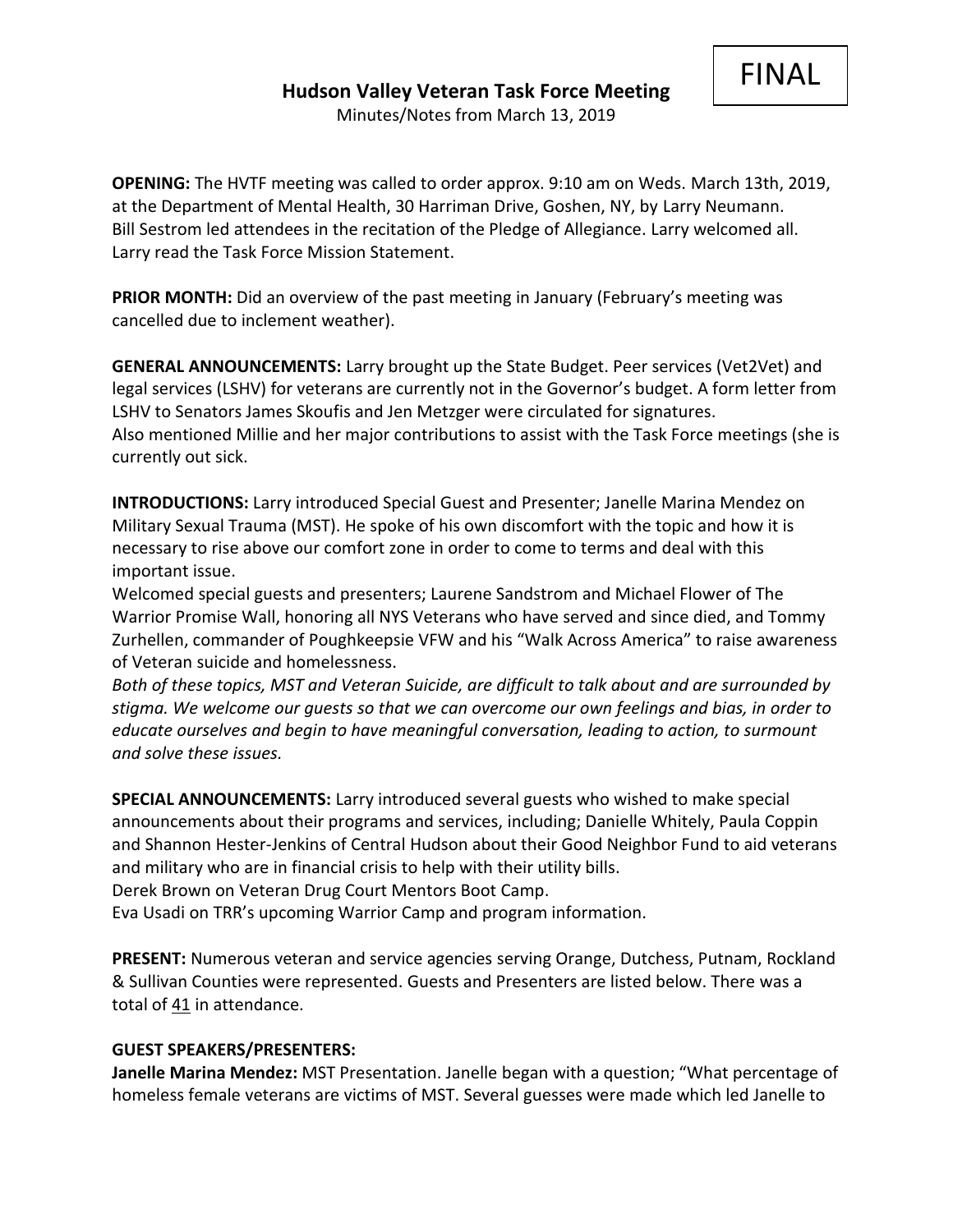share her personal story of sexual abuse in the military. From being an 'above average' student who couldn't afford college and saw the Marine Corps as a way of not only serving her country, but to get GI Bill benefits to pursue her career in biology or engineering. What began as an innocent act between her and her boyfriend soon became a nightmare of abuse at the hands of her tormentors causing her to go AWOL as she and another female soldier fled for their lives. Ultimately, she ends up with a dishonorable discharge, without benefits, homeless and hopeless. Janelle stated that 80 of 100 veteran suicides are committed by non-combat veterans. 70 of 100 veterans with a history of MST are likely to commit suicide. Consequences of MST include; homelessness, substance abuse and suicide.

Janelle seeks to increase MST awareness, change military culture and treatment of victims (who are often re-victimized as they traverse the legal process). Her MST movement looks to bring the issue of vulnerability to the surface. She hopes to inject new energy into military leadership to take responsibility and be the catalyst for change within the organization. She also seeks change in public policy through her petition for a "Victim Bill of Rights".

Janelle received an extended and emotional standing ovation following her presentation. She fielded questions from the members and one of the members shared their own story of MST and raised the issue of sexual abuse towards males in the military.

**Lauren Sandstrom – The Warrior Promise Wall:** Lauren and Michael Flower brought parts of the wall for display purposes. The wall is comprised of portable panels which have been imprinted with pictures, letters and images of other memorabilia to honor each person on the wall. There is also a panel which describes the wall's purpose and mission. Lauren is a Gold Star Sister. The wall was established in December 2018. Their mission is to honor New York Military who have fallen in the war against Veteran Suicide. She seeks to honor the service and lives of those New York State service members who are no longer with us and to exhibit the wall across the state. She and Michael seek funding to build panels. Currently they fund the wall on their own. More panels are needed at a cost of \$180 each. The wall is currently on display at the Orange County Government Center DMV. Six families have shared their stories and Laurene hopes to get more families involved. Larry offered to bring it up with the Veteran Appreciation Day planning committee to have the wall on display at the upcoming August  $31<sup>st</sup>$  event.

**Tommy Zurhellen – Walk Across America:** [www.veteranzero.org](http://www.veteranzero.org/) Tommy introduced himself as the Commander of the Poughkeepsie VFW. His goal is to raise awareness of veteran suicide and homelessness by walking across America from Portland, Oregon to Poughkeepsie, NY over a 133-day period beginning April 1<sup>st</sup> and ending August 23<sup>rd</sup>. He will walk 22 miles per day to represent the nationally reported average of 22 veteran suicides per day. He also plans to raise over \$40,000 to represent the number of reported homeless veterans on any given day in America. This money will be donated to local veteran service agencies. Tommy is a big guy and joked about his physical condition and ability to complete the mission, although it is clear he will have no problem and looks forward to shedding a few pounds along the way. "My biggest fear is bears!", he said. He plans to meet with veterans and veteran service agencies along the way, to hear their stories and find out why our veteran community is hurting. Tommy shared his personal cell phone number, 845-309-4119 for anyone who has any questions or would like to support his cause in any way.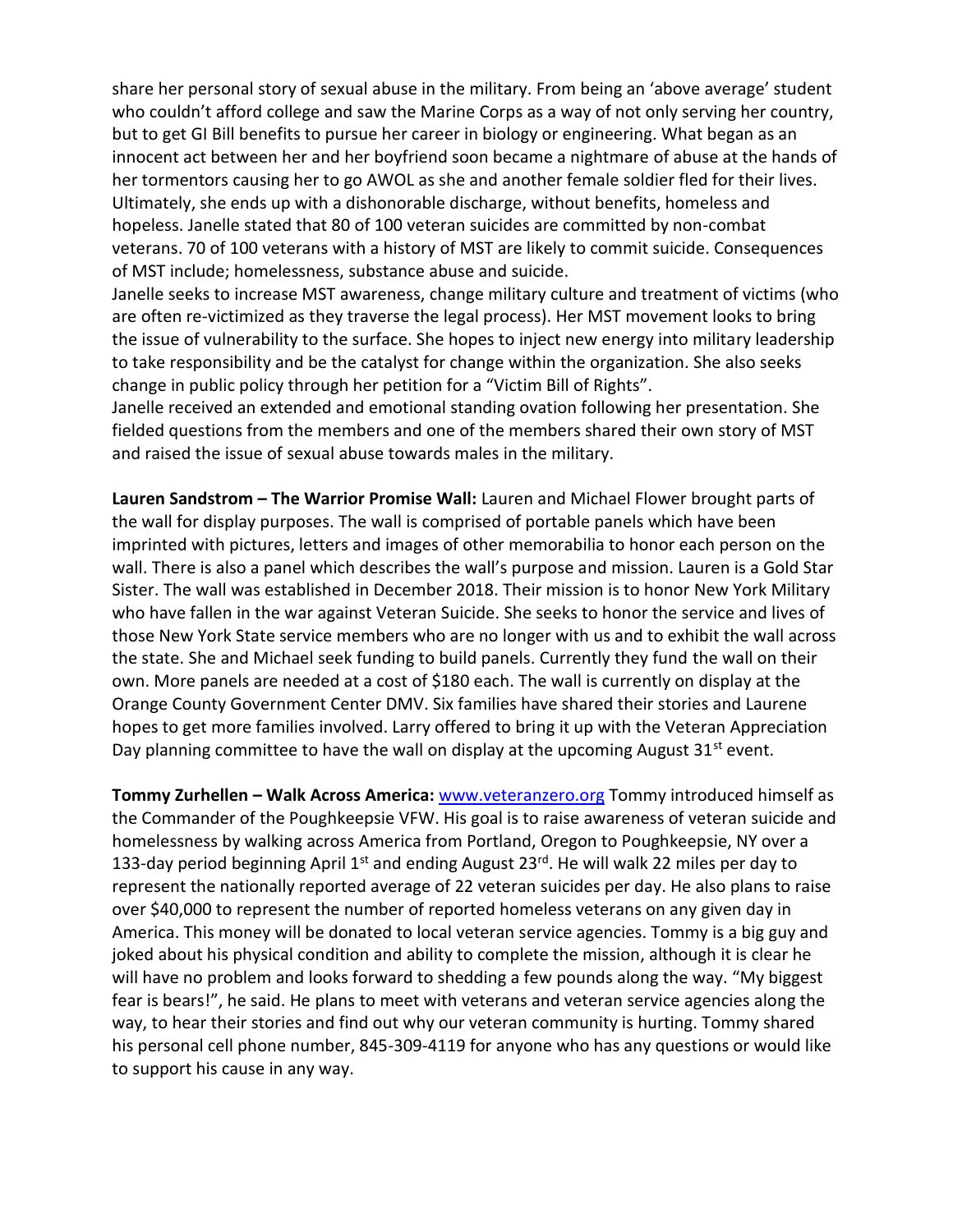## **ANNOUNCEMENTS:**

**Mike Speed** of Mended Swords spoke about the upcoming paintball tournament on April 6th & 7th (see calendar entry on Veteran Task Force website for additional info). There is no cost to veteran who want to participate and ride in "The Tank", a specially equipped off-road vehicle designed for paintball events. He also spoke about the Spartan Race, whereby a WWII Veteran is carried over an obstacle course in a grueling all-day event to honor those who served and raise awareness of the military's "No Man Left Behind" mentality.

**Danielle Whitely** of Central Hudson gave a brief overview of the Good Neighbor Fund, a Central Hudson program designed for military and veterans to help with utility bills during financial crisis. The program is administered by the Salvation Army. Accessing the service is as easy as calling the Salvation Army to schedule an appointment. (Brochures were distributed to Task Force members). This year, \$20,000 has been granted. For more information, call Lisa K. at the Poughkeepsie office; 845-471-1210.

**Derek Brown** of the Newburgh Veteran Drug Court Mentoring Program spoke about training for the mentoring program and gave an overview of the Veteran Drug Court program, which started in Buffalo, NY. The mentor's role is to guide and support the veteran in their recovery, to connect them back with their military heritage and to give their lives purpose and meaning. Violent felony perpetrators are not allowed to participate in the program. Currently, six veterans are in drug treatment court. So far, the program has graduated 20 veterans, many of whom have gone on to obtain employment, schooling and self-sufficiency. Many also stay connected with the program in order to help others who are experiencing what they went through.

**Eva Usadi** is founder and Exec. Dir. of Trauma and Resiliency Resources (TRR). She spoke on the topic of the upcoming Warrior Camp retreat which had a cancellation creating a vacancy for one more veteran. She spoke about the week-long program and all of the activities and supports the veteran receives, including EMDR, working with horses, yoga, narrative writing and introduction to Native American sweat lodge. The retreat is held in Warwick. The veteran completes a brief screening conversation and is assessed for their readiness to attend the retreat. It is a free program.

Mike McCary of the 20<sup>th</sup> Regiment, presented Larry Neumann and the Hudson Valley Veteran Task Force with a check for \$500 on behalf of Ester McCary, to help cover meeting costs which have increased along with attendance and membership. Thank you, Ester & Mike for your generous donation! This will greatly help in procuring meeting supplies without impacting program funds. Thank you!

**Andy Finnigan** of VFW spoke about the upcoming (6/23) Orange County Council Benefit Luncheon. There is a Luncheon Journal Ad Request form to buy advertising space for your program/agency. Rates vary depending on size. April 5<sup>th</sup> is the cut-off date, so submissions need to be entered soon! April 5<sup>th</sup> deadline. Note all large ads (full page, half page) have already been filled.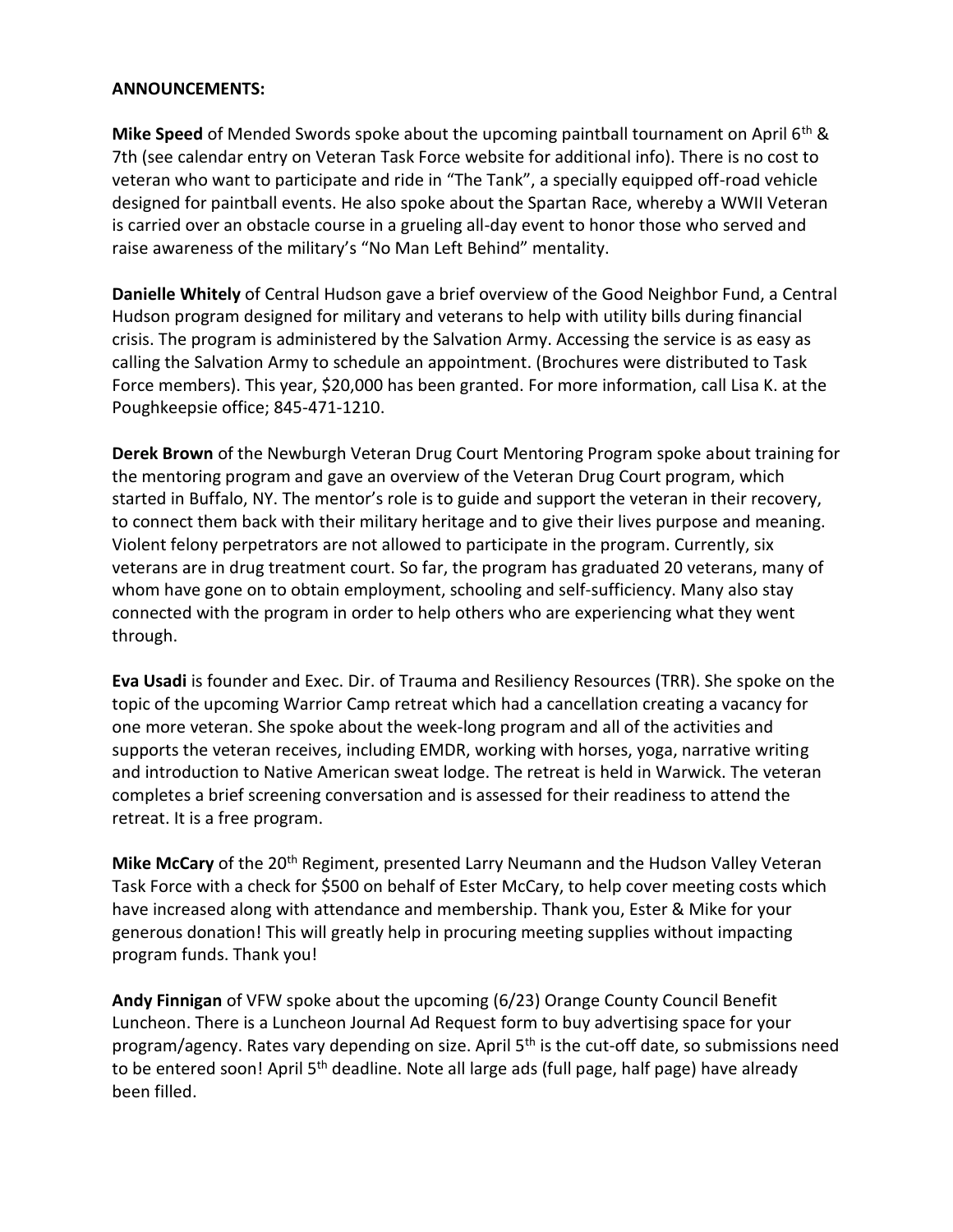**Angela Jo Henze** of MHA in Orange County, spoke about The Orange County Crisis Call Center which is going live on April 1<sup>st</sup> at the county's Emergency Services Center. Also, on May 1<sup>st</sup>, Behavioral Health Urgent Care is offered through Access Supports for Living.

Bill Sestrom of Honor Flight, spoke about Mission #22 on April 13<sup>th</sup>. 6:30AM at Stewart Airport (time altered due to construction). There is currently a waitlist for guardians.

**Stacey** from Jewish Family Services (JFS). Friendly Visitor Program. Have had requests for transportation for a veteran to Albany. Everett Cox took the vet there. Looking for volunteers and if interested in working with veterans, it would be a great resource. Also spoke on program for Holocaust Survivors and May 5<sup>th</sup> concert.

**Larry Neumann** of Vet2Vet spoke about the lack of veteran housing in Orange County and the recent tours of the Giordano Bros. facility in Goshen and the buildings procured by the Veteran Victory Center program on Grand St. in Newburgh. Also, a recent tour was conducted at the Veteran House in Putnam County. Karl Rohde gave a tour of this operational facility. A lot of information was shared on best practices and what makes it successful. Larry also spoke about the Hudson Valley Veteran Task Force website, found at; [www.hudsonvalleyvets.org](http://www.hudsonvalleyvets.org/) which currently lists meeting agendas, meeting minutes, news and calendar entries. A veteran resource listing will be implemented at a future date, tbd. Other issues included; the Homeless Point-In-Time count, Warming station closing dates, the Veteran Appreciation Day planning committee (to host 750 veterans and family) and current status of the membership of the Veteran Task Force (currently 240 members representing 60 agencies across 5 counties!)

## **Task Force Homeless Case Status:**

• WestCOP, Newburgh- Tanisha Terry

## **VETERAN SERVICE & COUNTY UPDATES:**

- **Dutchess County:** Rep not present.
- **Orange County: Christian Farrell - Director, Orange County Veteran Services**
- **Putnam County**:  **Karl Rhode, Director, Putnam County Veterans Service Agency**
- **Rockland County: Vet2Vet, Ismael (Izzy) Quintana Jr., Veteran Outreach Coordinator**
- **Sullivan County: Rep not present**
- **Office of US Representative Sean Patrick Maloney, Khristian Silvis & Cullen Lyons**  Veteran Advisory Board meeting to be held. Date TBD